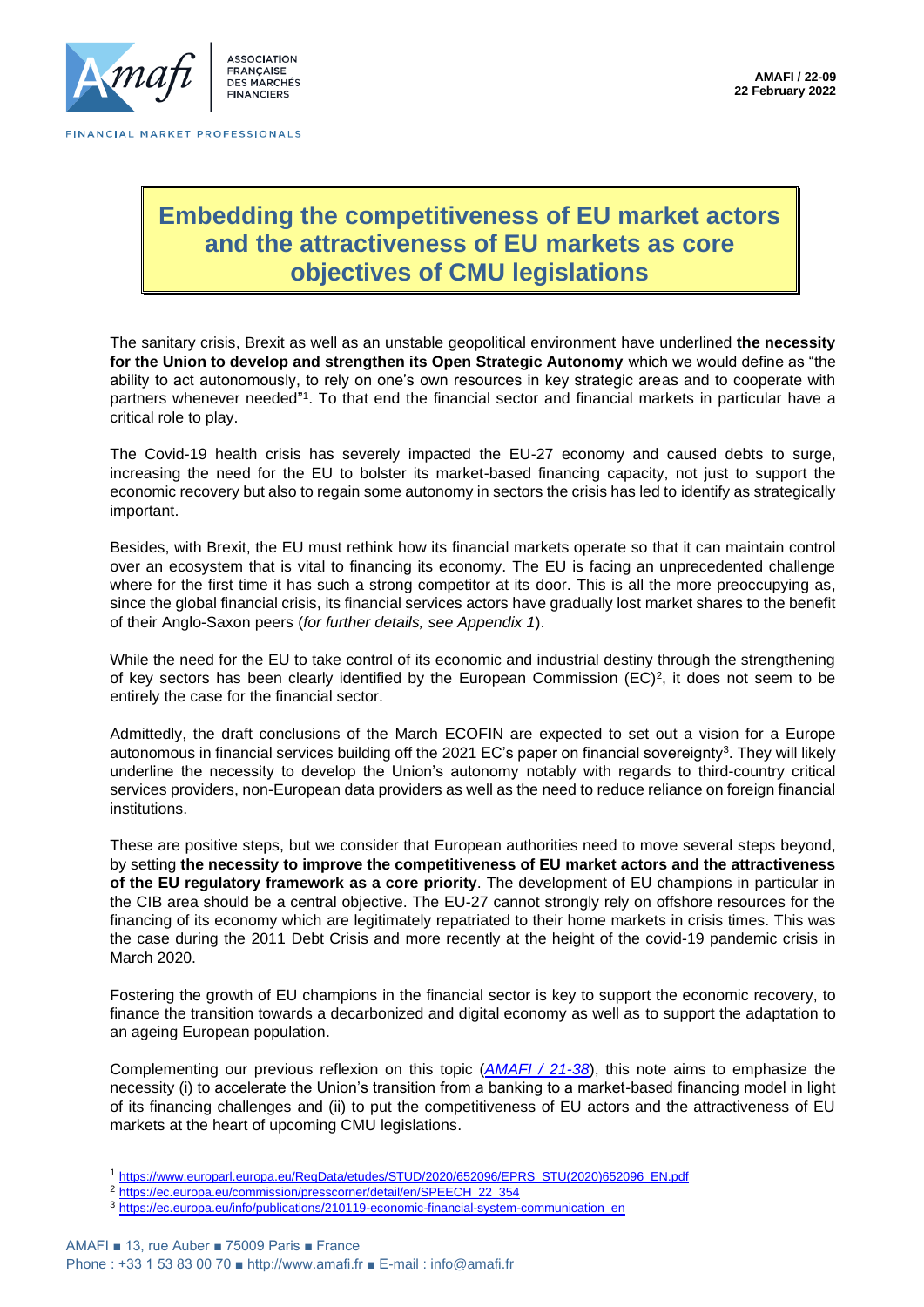

### **I. Accelerating the Union's transition from a bank to a market-based financing model**

#### **a. Bank lending remains core to EU's financing despite heavy prudential constraints**

6 years and a half after the launch of the CMU project, bank lending remains core to the financing of the EU's economy (*for further details, see Appendix 2*). **In 2018, it represented 56% in the Euro zone compared to only 10% in the US**<sup>4</sup> .

While the new prudential regime implemented after the 2008 financial crisis has made EU banks safer, better equipped to absorb structural shocks – as illustrated during the covid-19 pandemic –, it has also impacted their profitability and their capacity to distribute credits. These are direct consequences from the increase in relative terms of CET1 capital ratio that has particularly hit European banks compared to American ones (*for further details, see Appendix 3*).

This is all the more preoccupying as the Union is facing massive investment challenges.

#### **b. The Union's four main financing challenges**

#### *The economic recovery*

As a result of the Great Lockdown, Member States faced a double shock of supply and demand. In this context, economies of the European Union and of the Eurozone contracted respectively by 5.9% and 6.4% in 2020<sup>5</sup>. To support their economies, EU governments and Heads of States have taken fiscal measures and launched guarantees programs, increasing massively **the public debt-to-GDP ratio to reach 90.1% in the EU (77.2% end 2019) and 97.3% in the Euro area (83.6% end 2019)**<sup>6</sup> . At the same time European companies, from SMEs to large groups, have increased their indebtedness.

While EU banks have been instrumental in the immediate reaction to the pandemic to finance the Union's economic recovery, financial markets<sup>7</sup> will also have a key role to play in the medium to long term, (i) to refinance public debt, (ii) to help corporate companies raise capital to restore more decent leverage ratios and (iii) to free banks' balance sheets so they can allocate further resources to the financing of the economy, and especially to SMEs for which bank credit is often a central, if not sole, source of financing.

#### *The mitigation of climate change*

The EC adopted in July 2021 its renewed Sustainable Finance Strategy<sup>8</sup> emphasizing a financing need **of EUR 350 billion per year to meet the 2030 emissions-reduction target in energy systems** alone and **EUR 130 billion for other environmental goals**.

#### *The fourth industrial revolution*

In the fourth industrial revolution, Europe stands far behind the US and China. While the EU's GDP is almost one fourth of the world GDP, **the Union is only home to 10% of global technology emerging firm**<sup>9</sup> . Currently, the EU financing scheme (*i.e.* venture capital and equity) is not as efficient as it should be, especially compared to the US market. The EC evaluates the **annual funding gap for the digital transformation at EUR 125bn**<sup>10</sup> .

<sup>&</sup>lt;sup>4</sup> Réinvestir le secteur bancaire européen, Institut Montaigne, November 2021[, link](https://www.institutmontaigne.org/publications/reinvestir-le-secteur-bancaire-europeen)

<sup>5</sup> <https://ec.europa.eu/eurostat/databrowser/view/tec00115/default/table?lang=en>

<sup>6</sup> [https://ec.europa.eu/eurostat/statistics-explained/index.php?title=Government\\_finance\\_statistics](https://ec.europa.eu/eurostat/statistics-explained/index.php?title=Government_finance_statistics)

<sup>&</sup>lt;sup>7</sup> NextGenerationEU is already a concrete example of the central role played by financial markets in order to support the EU's economic recovery in various domains including energy transition and digital for a total amount of EUR 806.9bn.

<sup>8</sup> [https://eur-lex.europa.eu/resource.html?uri=cellar:9f5e7e95-df06-11eb-895a-01aa75ed71a1.0019.02/DOC\\_1&format=PDF](https://eur-lex.europa.eu/resource.html?uri=cellar:9f5e7e95-df06-11eb-895a-01aa75ed71a1.0019.02/DOC_1&format=PDF)

<sup>9</sup> Financer la quatrième révolution industrielle, Philippe Tibi, Juillet 2019, [link](https://minefi.hosting.augure.com/Augure_Minefi/r/ContenuEnLigne/Download?id=40C3DA75-8DAB-4300-86D1-C7ED87BD9045&filename=1351%20-%20Rapport%20Tibi%20-%20FR.pdf)

<sup>&</sup>lt;sup>10</sup> Commission Staff Working Document « Identifying Europe's recover needs", [link](https://eur-lex.europa.eu/legal-content/EN/TXT/PDF/?uri=CELEX:52020SC0098(01)&qid=1591607109918&from=IT)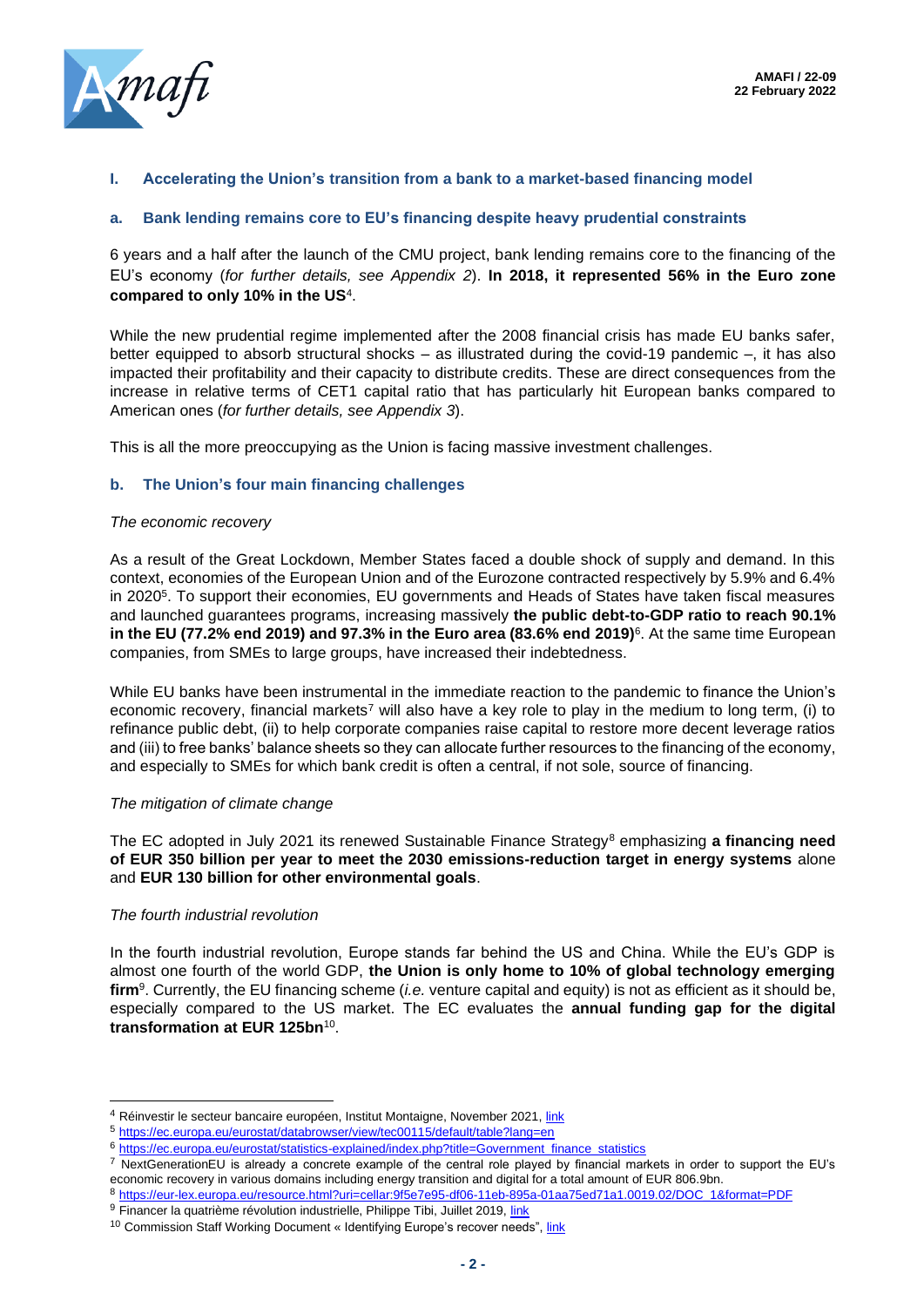

#### *The ageing of the population*

According to the EC, the 65+ population as a percentage of the population aged 15-64 is expected to increase to 53% in 2060. The **total cost of ageing, which was at 24% of GDP in 2019, is expected to rise by 1.9 pps. of GDP in the EU by 2070. In the euro area, it is projected to rise by 1.7 pps**. over the same period.

The importance of the financing needs and the regulatory burden weighing on the EU's banking sector lending capacity makes the development of the CMU and EU champions in the CIB sector key to avoid relying too much on third country capital which could take ownership of companies in strategic sectors of the European economy. This is even more necessary as the City is no longer the EU main financial center.

#### **c. Brexit as a game changer**

Before Brexit, the UK was the EU's main financial center around which the financing of the European economy has largely revolved (*for further details, see Appendix 4*). This means that the impact of Brexit is twofold: (i) the EU lost its dominating financial center, creating an unprecedented challenge to reconfigure its financial markets, and (ii) the Union, that used to manage relations with other marketplaces that were either massive but distant (like the US) or close but relatively modest (like Switzerland) now has a massive competitor at its doors.

In that context, **the first phase of Brexit was apparently in favor of the Union** with:

- (i) The shift of volumes in EU shares and EUR denominated derivatives from the UK to the EU-27 (*for further details, see Appendix 5*); and
- (ii) Third country financial firms having adapted their European setup to account for the loss of passporting rights through the creation of new entities in the EU-27, the transfer of capital resources from the UK to the EU-27 and the relocation of jobs.

**The long-term outcome of the second phase is much more uncertain and, as things currently stand, seem more favourable towards the UK**, that can use its renewed legislative and regulatory agility, and has already shown concrete proofs of its willingness to diverge from the EU regulatory framework**.** In fact, British authorities have put the competitiveness of their marketplace as a core objective of upcoming legislations as illustrated by the Wholesale Markets Review<sup>11</sup>, the UK Listing Review<sup>12</sup> and the Regulatory Framework Review<sup>13</sup>.

The Union should therefore reconsider the main objectives of upcoming CMU legislations.

## **II. Adapting the objectives of CMU legislations to a new political, economic and financial reality**

#### **a. The Union's current approach**

The departing point is hardly favorable to the Union: **there are no pan-European champions in CIB able to compete with their US peers and the EU-27 financing model remains bank-based.**

One of the main reasons for that situation is that the **issues affecting the competitiveness of EU market participants and the attractiveness of EU financial markets have only been addressed in a reactive mode.** Absent a significant overhaul of the EC's approach when elaborating new legislations, upcoming reforms will continue to create new hurdles for EU markets' participants.

<sup>&</sup>lt;sup>11</sup> "This consultation is part of the Chancellor's broader vision to enhance the competitiveness of UK capital markets, while maintaining high regulatory standards", HMT Consultation, July 2021

 $12$  "You should produce a short annual report on the state of the City, to Parliament, that sets out the progress that has been made in improving our competitive position over the previous period", Lord Hill's report

<sup>&</sup>lt;sup>13</sup> "The government therefore intends to provide for a greater focus on growth and competitiveness by introducing new, statutory secondary objectives for the PRA and the FCA", HM Treasury Proposals for reform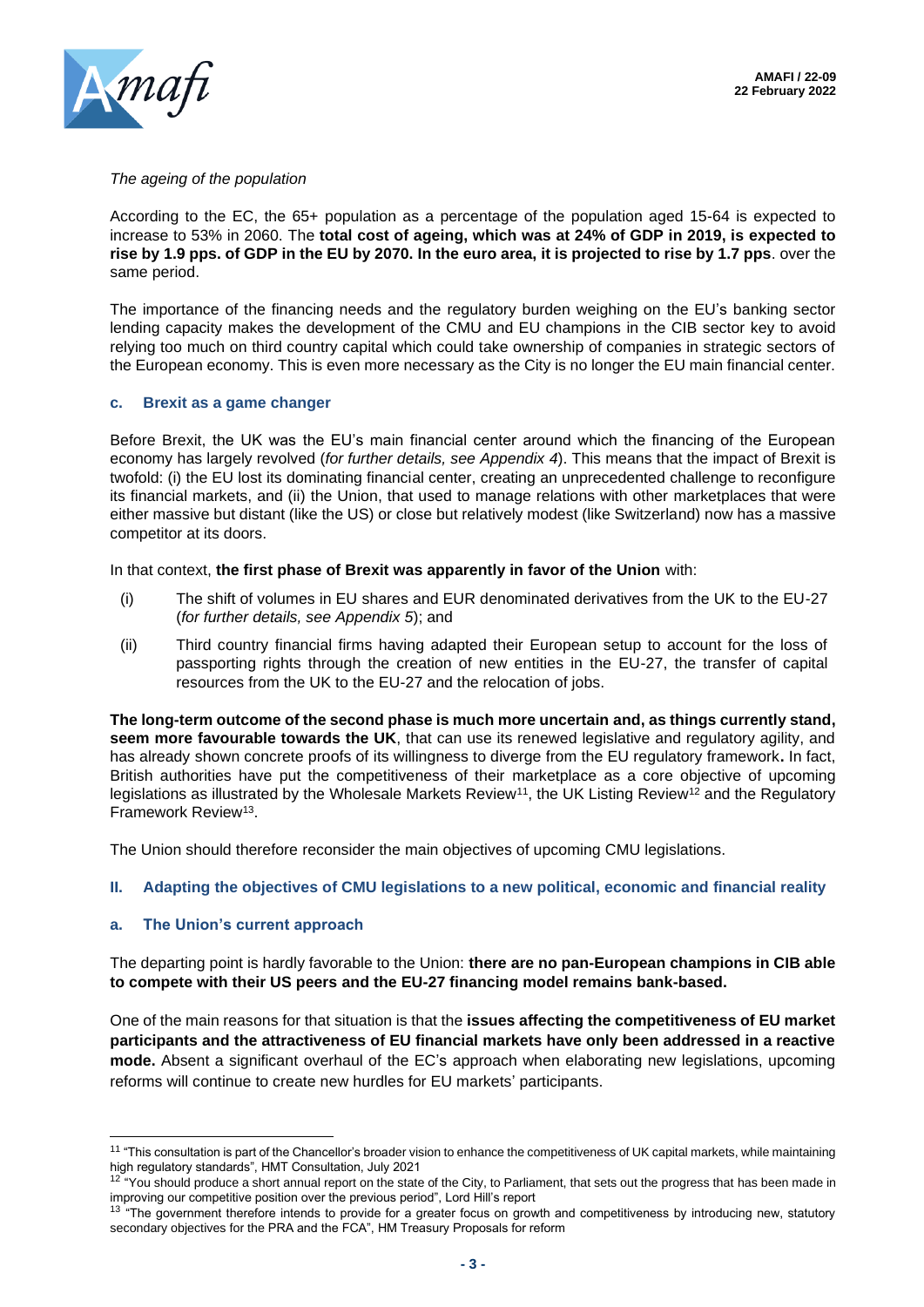

Indeed, European authorities mostly amend regulations only after they have proven detrimental to the attractiveness of EU markets and to the competitiveness of EU market participants – recent examples would include the ability of insurance companies to invest in capital under Solvency, or the extra-territoriality of the derivative trading obligation under MiFIR as highlighted below.

#### **The extraterritoriality of the Derivative Trading Obligation**

Since 1 January 2021, the uncoordinated application of EU and UK DTOs has led to significant upheavals in the liquidity of instruments subject to the trading obligations, both in the interdealer (D2D) and in the dealer-to-clients (D2C) markets, overall reducing the global competitiveness of EU-27 financial institutions especially for their UK branches trading with non-EU clients. It is also noticeable that, alongside the targeted transfer of some transactions to EU venues, US SEFs already appear as the ultimate beneficiaries of the current overhaul of on-venue liquidity and are likely to become even more attractive in the medium to long term.

As such we welcome the EC proposal to suspend the DTO, upon member state request for EU market makers, under certain circumstances when trading with non-EU clients.

However, given the expected length of the EU legislative process before the entry into force of the MiFIR review and given the urgency to enable UK branches of EU firms not to apply anymore the EU DTO when trading with non-EU clients, we are calling for a fast implementation of this provision to restore the competitiveness of EU investment firms.

#### **b. Proposed way forward**

In this context, we would make three recommendations:

- **(i) Urge for the competitiveness of EU actors and attractiveness of EU markets to feature prominently from the inception of CMU and other financial services legislations at the same level as financial stability, market integrity and investor protection;**
- **(ii) Support the proposal laid out in the 2021 Opinion<sup>14</sup> on the Renewed CMU Action Plan of the European Economic and Social Committee, which advises integrating an ad hoc competitiveness test in the impact assessment of any new regulation;**
- **(iii) Envisage to have the promotion of attractiveness and competitiveness embedded in the ESAs statutory objectives.**



#### *About AMAFI*

*Association française des marchés financiers [\(AMAFI\)](http://amafi.fr/en) is the trade organisation working at national, European and international levels to represent financial market participants in France. It acts on behalf of credit institutions, investment firms and trading and post-trade infrastructures, regardless of where they operate or where their clients or counterparties are located. AMAFI's members operate for their own account or for clients in different segments, particularly organised and over-the-counter markets for equities, fixed-income products and derivatives, including commodities. Nearly one-third of members are subsidiaries or branches of non-French institutions.*

<sup>14</sup> [https://www.eesc.europa.eu/en/our-work/opinions-information-reports/opinions/capital-markets-union-people-and-businesses](https://www.eesc.europa.eu/en/our-work/opinions-information-reports/opinions/capital-markets-union-people-and-businesses-new-action-plan)[new-action-plan](https://www.eesc.europa.eu/en/our-work/opinions-information-reports/opinions/capital-markets-union-people-and-businesses-new-action-plan)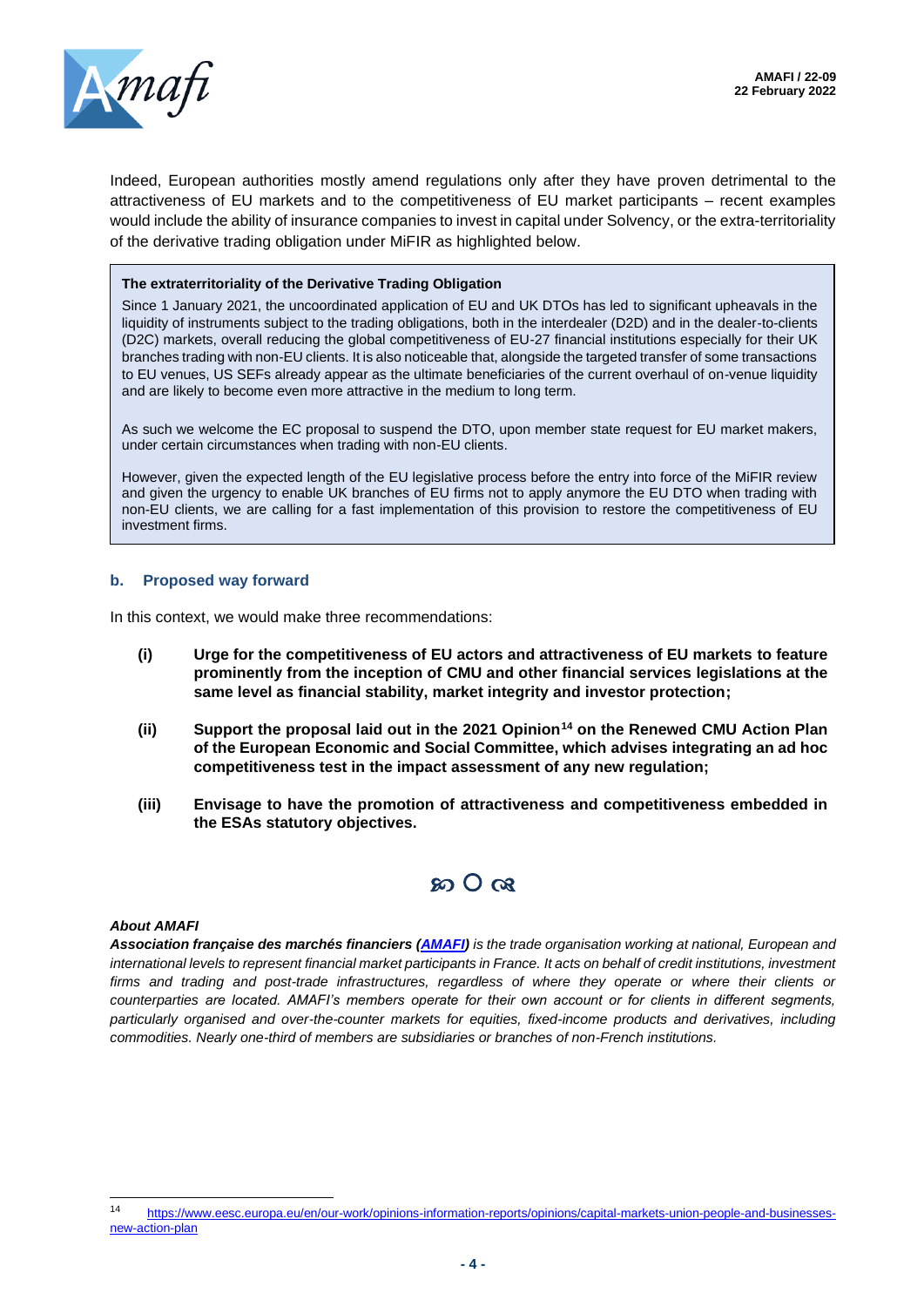

# **Appendix 1 – Split of the commission pot earned by the top 20 banks on the European IB market**



Split of the commission pot earned by the top 20 banks on the European IB market

Source: Refinitiv, internal computations

# **Appendix 2 – Distribution of non-financial corporations' financing means in % of total financing volumes**

![](_page_4_Figure_7.jpeg)

## Distribution of non-financial corporations' financing means in % of total financing volumes

Source : World Bank, IMF, Pregin, Pitchbook, Analyse BCG, from "Réinvestir le secteur bancaire européen, Institut Montaigne"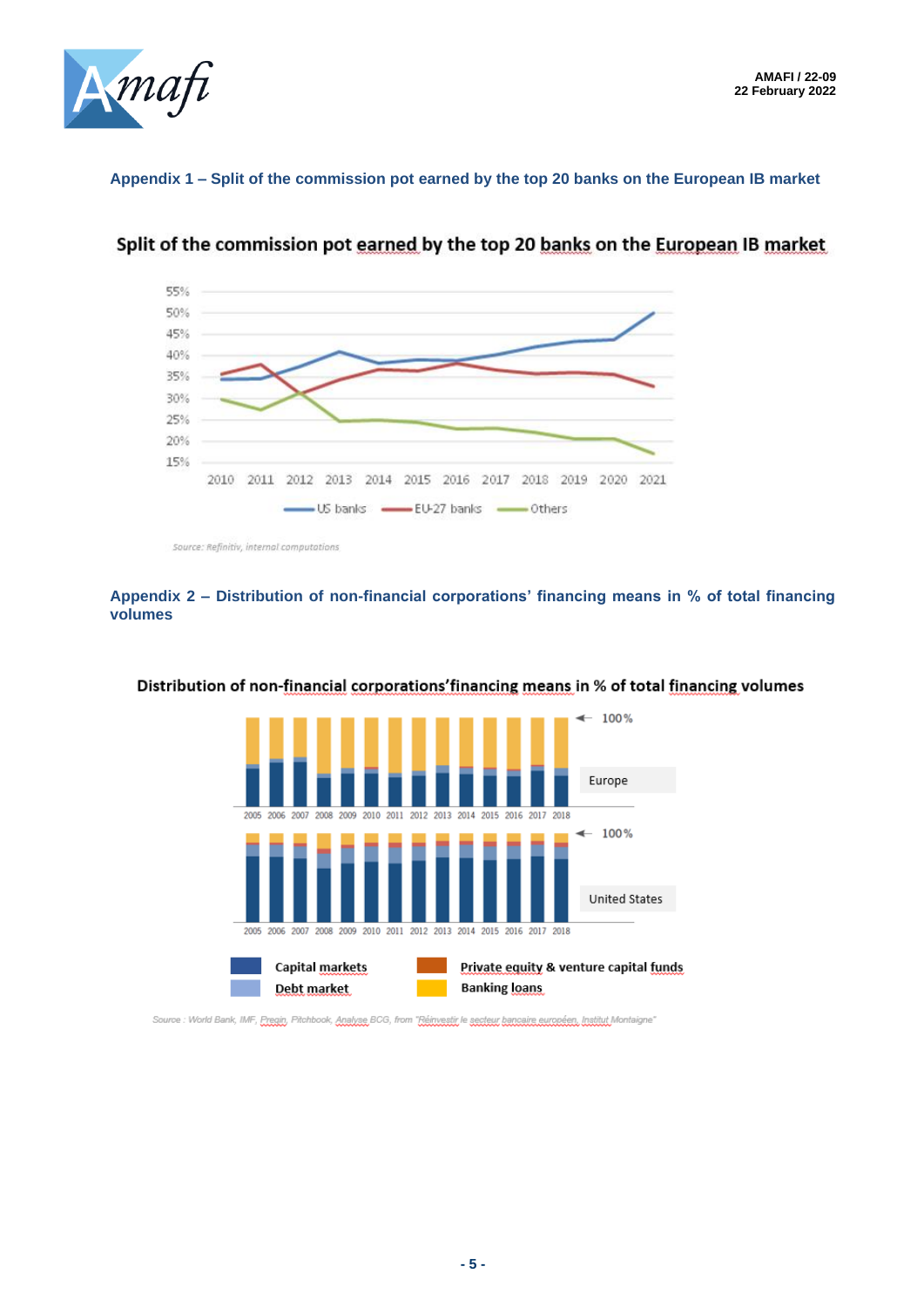![](_page_5_Picture_1.jpeg)

![](_page_5_Figure_2.jpeg)

# **Appendix 3 – Evolution of CET 1 capital ratio in Europe and in the United States**

## **Appendix 4 – Proportion of EU capital markets activities that was conducted in the UK prior to Brexit**

![](_page_5_Figure_6.jpeg)

Source : New Financial « What have the capital markets exer done for us? », Eebruary 2017

Source : S&P SNL, Analyse BCG, from "Réinvestir le secteur bancaire européen, Institut Montaigne"